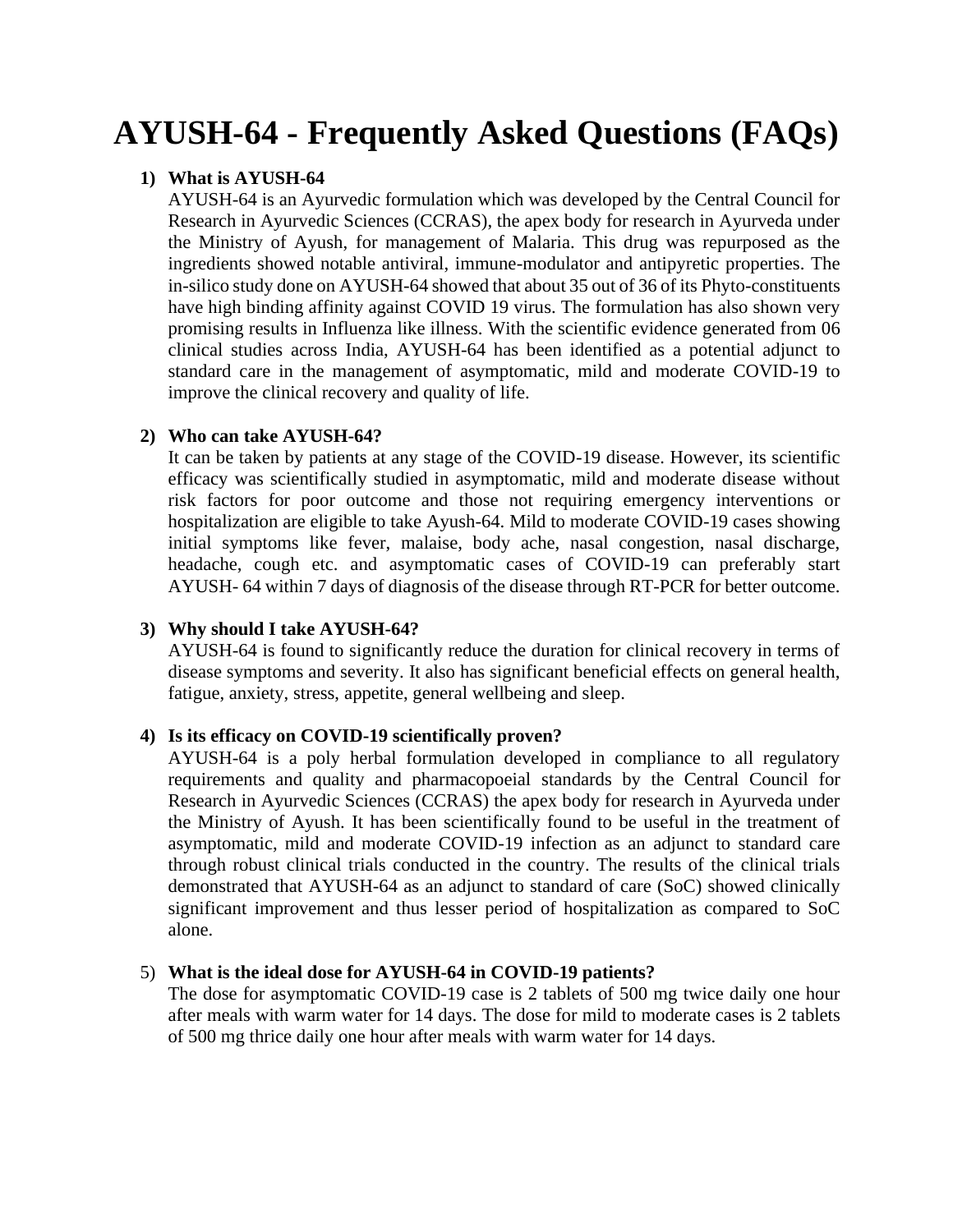## **6) What are the side effects of AYUSH-64?**

Loose motions, can occur in some patients, which is self-limiting and does not require any medical intervention

## **7) Can AYUSH-64 be taken as prophylactic medicine also?**

It may be used for prophylaxis also, in a dose of 2 tablets of 500 mg twice daily, but its efficacy as a prophylactic agent has not been demonstrated through clinical studies**.** But if a person is exposed to a COVID-19 case, AYUSH-64 can be taken when symptoms appear. However, the person should get tested for COVID-19 through RT-PCR or Rapid antigen test and should follow SoC.

## **8) Should AYUSH-64 be taken as standalone treatment in mild cases?**

It can be taken as a standalone treatment in mild cases, under the strict supervision of an Ayurvedic physician; provided there is availability of appropriate referral facilities. However, it is advised that AYUSH-64 should be taken as adjunct to the SoC in mild to moderate disease, when the patient is under home isolation. AYUSH- 64, shall only be used as per the advice of a qualified Ayush practitioner.

## **9) For how many days, AYUSH-64 can be taken?**

AYUSH-64 can be taken for a minimum period of 14 days. However, if required, it can be taken up to 12 weeks, as per the advice of a qualified Ayush practitioner. It has been scientifically proven to be safe up to 12 weeks, through clinical studies.

## **10) How should AYUSH-64 be taken?**

It can be taken with warm water, preferably one hour after the food.

## **11) Can a COVID-19 patient with other comorbidities take AYUSH-64?**

Patients with co-morbidities like hypertension, diabetes etc., can take AYUSH-64 for asymptomatic, mild to moderate disease and are advised not to discontinue their respective medications.

## **12)Is AYUSH-64 safe, if taken after vaccination?**

Yes. If a person gets infected even after vaccination, AYUSH-64 can be taken within 7 days of testing RT-PCR positive for SARS CoV-2, in consultation with an Ayush Physician. However, evidence in favor of it has not been elicited through scientific studies.

## **13)Is it safe in pregnant and lactating women?**

The safety of AYUSH-64 is not established through scientific studies in pregnant and lactating women.

## **14)Is AYUSH-64 available in the market?**

It is available in market and can be purchased from Ayurvedic pharmacies. However, it should be ensured that, it should not be used as an over the counter prescription (OTC) and shall only be used under the supervision of Ayurvedic physicians.